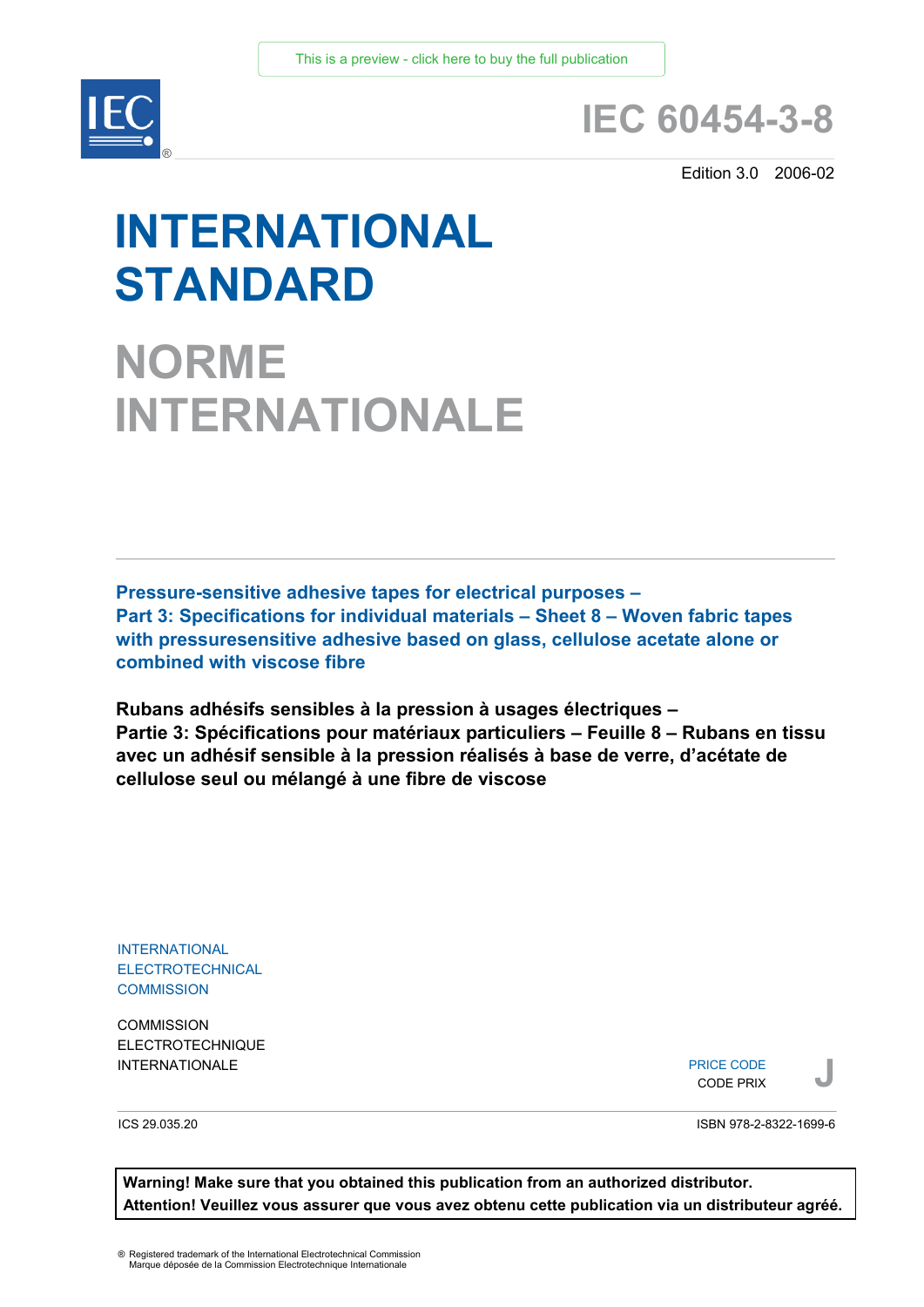[This is a preview - click here to buy the full publication](https://webstore.iec.ch/publication/2176&preview=1)

– 2 – IEC 60454-3-8:2006 © IEC 2006

# INTERNATIONAL ELECTROTECHNICAL COMMISSION  $\overline{\phantom{a}}$

#### **PRESSURE-SENSITIVE ADHESIVE TAPES FOR ELECTRICAL PURPOSES –**

# **Part 3: Specifications for individual materials – Sheet 8 – Woven fabric tapes with pressure-sensitive adhesive based on glass, cellulose acetate alone or combined with viscose fibre**

#### FOREWORD

- 1) The International Electrotechnical Commission (IEC) is a worldwide organization for standardization comprising all national electrotechnical committees (IEC National Committees). The object of IEC is to promote international co-operation on all questions concerning standardization in the electrical and electronic fields. To this end and in addition to other activities, IEC publishes International Standards, Technical Specifications, Technical Reports, Publicly Available Specifications (PAS) and Guides (hereafter referred to as "IEC Publication(s)"). Their preparation is entrusted to technical committees; any IEC National Committee interested in the subject dealt with may participate in this preparatory work. International, governmental and nongovernmental organizations liaising with the IEC also participate in this preparation. IEC collaborates closely with the International Organization for Standardization (ISO) in accordance with conditions determined by agreement between the two organizations.
- 2) The formal decisions or agreements of IEC on technical matters express, as nearly as possible, an international consensus of opinion on the relevant subjects since each technical committee has representation from all interested IEC National Committees.
- 3) IEC Publications have the form of recommendations for international use and are accepted by IEC National Committees in that sense. While all reasonable efforts are made to ensure that the technical content of IEC Publications is accurate, IEC cannot be held responsible for the way in which they are used or for any misinterpretation by any end user.
- 4) In order to promote international uniformity, IEC National Committees undertake to apply IEC Publications transparently to the maximum extent possible in their national and regional publications. Any divergence between any IEC Publication and the corresponding national or regional publication shall be clearly indicated in the latter.
- 5) IEC provides no marking procedure to indicate its approval and cannot be rendered responsible for any equipment declared to be in conformity with an IEC Publication.
- 6) All users should ensure that they have the latest edition of this publication.
- 7) No liability shall attach to IEC or its directors, employees, servants or agents including individual experts and members of its technical committees and IEC National Committees for any personal injury, property damage or other damage of any nature whatsoever, whether direct or indirect, or for costs (including legal fees) and expenses arising out of the publication, use of, or reliance upon, this IEC Publication or any other IEC Publications.
- 8) Attention is drawn to the Normative references cited in this publication. Use of the referenced publications is indispensable for the correct application of this publication.
- 9) Attention is drawn to the possibility that some of the elements of this IEC Publication may be the subject of patent rights. IEC shall not be held responsible for identifying any or all such patent rights.

International Standard IEC 60454-3-8 has been prepared by IEC technical committee 15: Insulating materials.

This bilingual version (2014-07) corresponds to the English version, published in 2006-02.

This third edition of IEC 60454-3-8 replaces the second edition, published in 1998, IEC 60454- 3-9, published in 1998 and IEC 60454-3-13, published in 1995.

It represents a consolidation of the three, above-mentioned publications in which all requirements have now been been confirmed.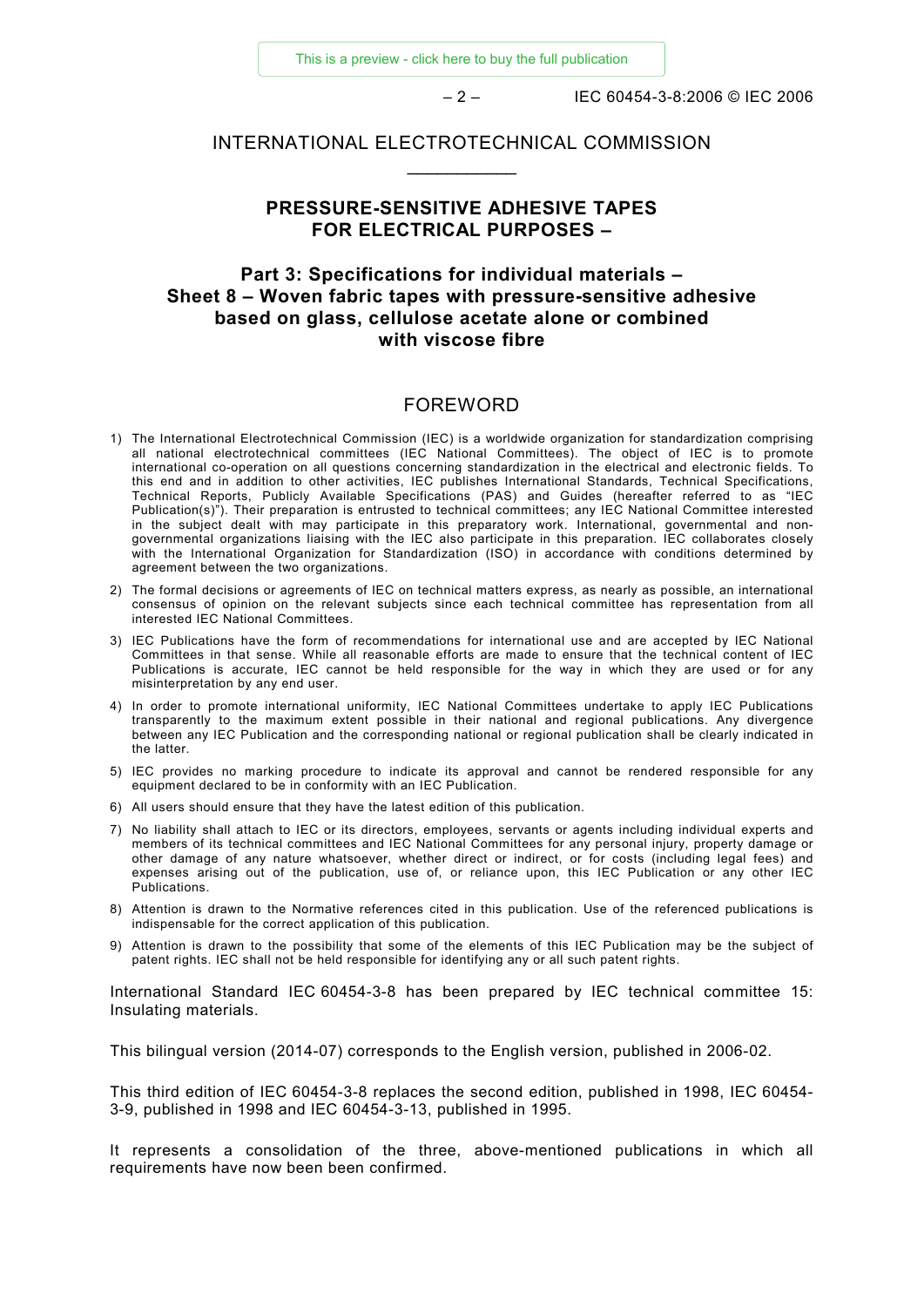IEC 60454-3-8:2006 © IEC 2006 – 3 –

The text of this standard is based on the following documents:

| <b>FDIS</b> | Report on voting |
|-------------|------------------|
| 15/264/FDIS | 15/294/RVD       |

Full information on the voting for the approval of this standard can be found in the report on voting indicated in the above table.

The French version of this standard has not been voted upon.

This publication has been drafted in accordance with the ISO/IEC Directives, Part 2.

The committee has decided that the contents of this publication will remain unchanged until the maintenance result date indicated on the IEC web site under "http://webstore.iec.ch" in the data related to the specific publication. At this date, the publication will be

- reconfirmed;
- withdrawn;
- replaced by a revised edition, or
- amended.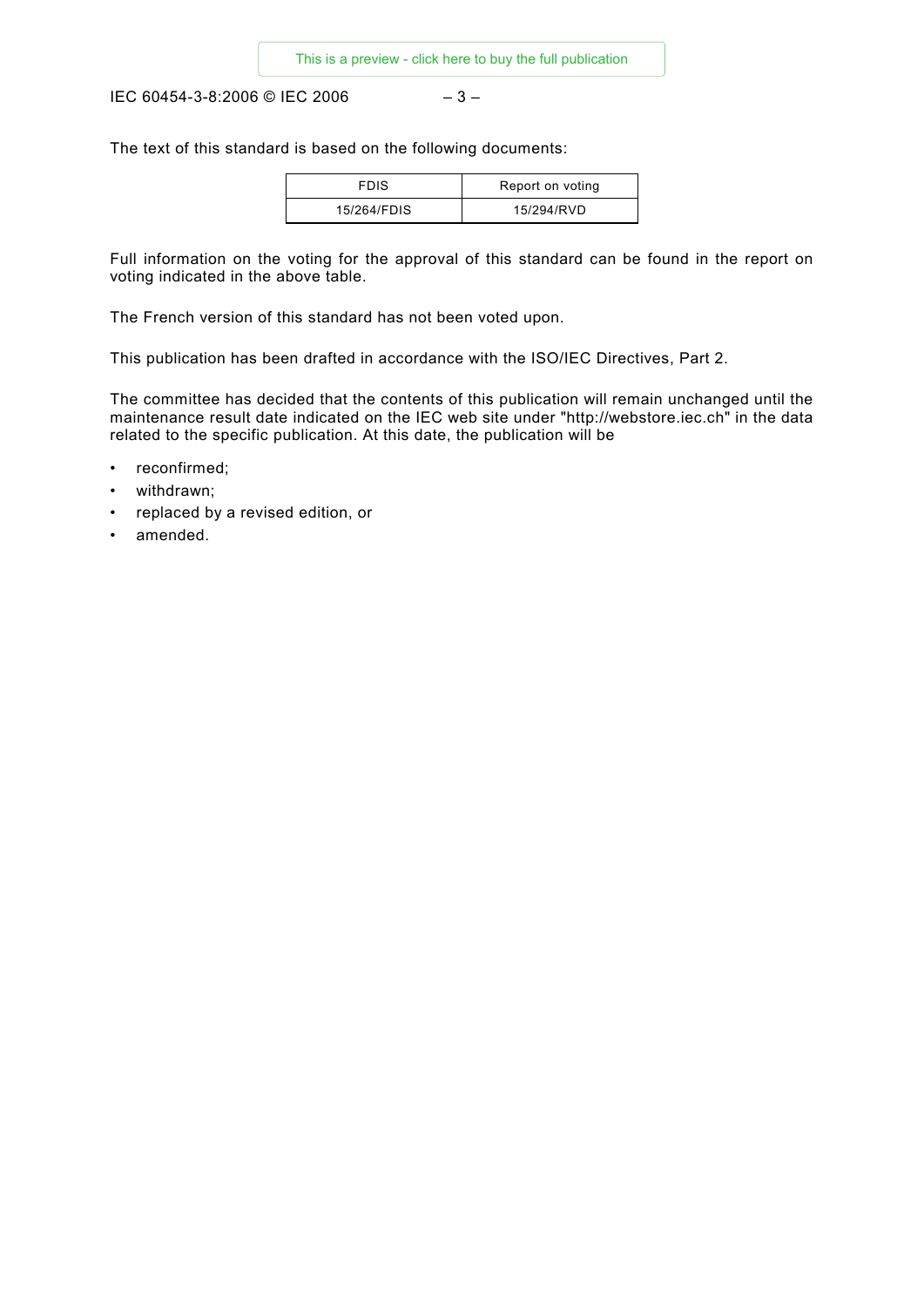– 4 – IEC 60454-3-8:2006 © IEC 2006

#### INTRODUCTION

This International Standard is one of a series which deals with pressure-sensitive adhesive tapes, intended primarily for electrical purposes.

The series consists of three parts:

Part 1: General requirements (IEC 60454-1)

Part 2: Methods of test (IEC 60454-2)

Part 3: Specifications for individual materials (IEC 60454-3)

This standard contains one of the sheets comprising part 3 as follows:

Sheet 8:

– Woven fabric tapes with pressure-sensitive adhesive based on glass; cellulose acetate alone or combined with viscose fibre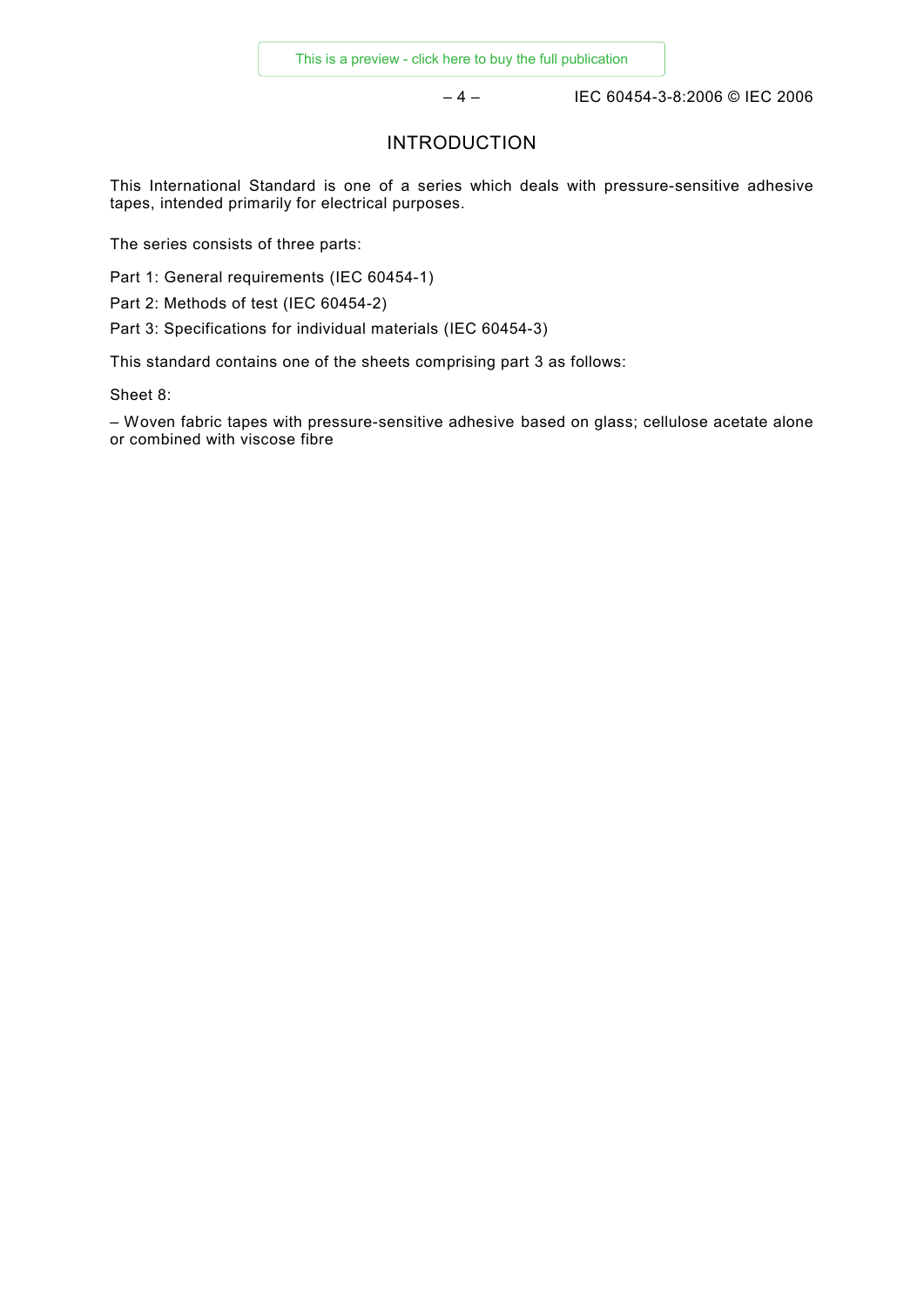IEC 60454-3-8:2006 © IEC 2006 – 5 –

# **PRESSURE-SENSITIVE ADHESIVE TAPES FOR ELECTRICAL PURPOSES –**

# **Part 3: Specifications for individual materials – Sheet 8 – Woven fabric tapes with pressure-sensitive adhesive based on glass, cellulose acetate alone or combined with viscose fibre**

#### **1 Scope**

This sheet of IEC 60454-3 contains the requirements for

- glass fabric tapes with pressure-sensitive adhesive,
- cellulose acetate woven fabric tapes with rubber thermosetting adhesive,
- combined cellulose-viscose woven fabric tapes, one side covered with a thermoplastic material, the other side with thermosetting adhesive.

Materials which conform to this specification meet established levels of performance. However, the selection of a material by a user for a specific application should be based on the actual requirements necessary for adequate performance in that application, and not based on this specification alone.

#### **2 Normative references**

The following referenced documents are indispensable for the application of this document. For dated references, only the edition cited applies. For undated references, the latest edition of the referenced document (including any amendments) applies.

IEC 60426:1973, *Test methods for determining electrolytic corrosion with insulating materials*

IEC 60454-1:1992, *Specifications for pressure-sensitive adhesive tapes for electrical purposes – Part 1: General requirements*

IEC 60454-2:1994, *Specifications for pressure-sensitive adhesive tapes for electrical purposes – Part 2: Methods of test*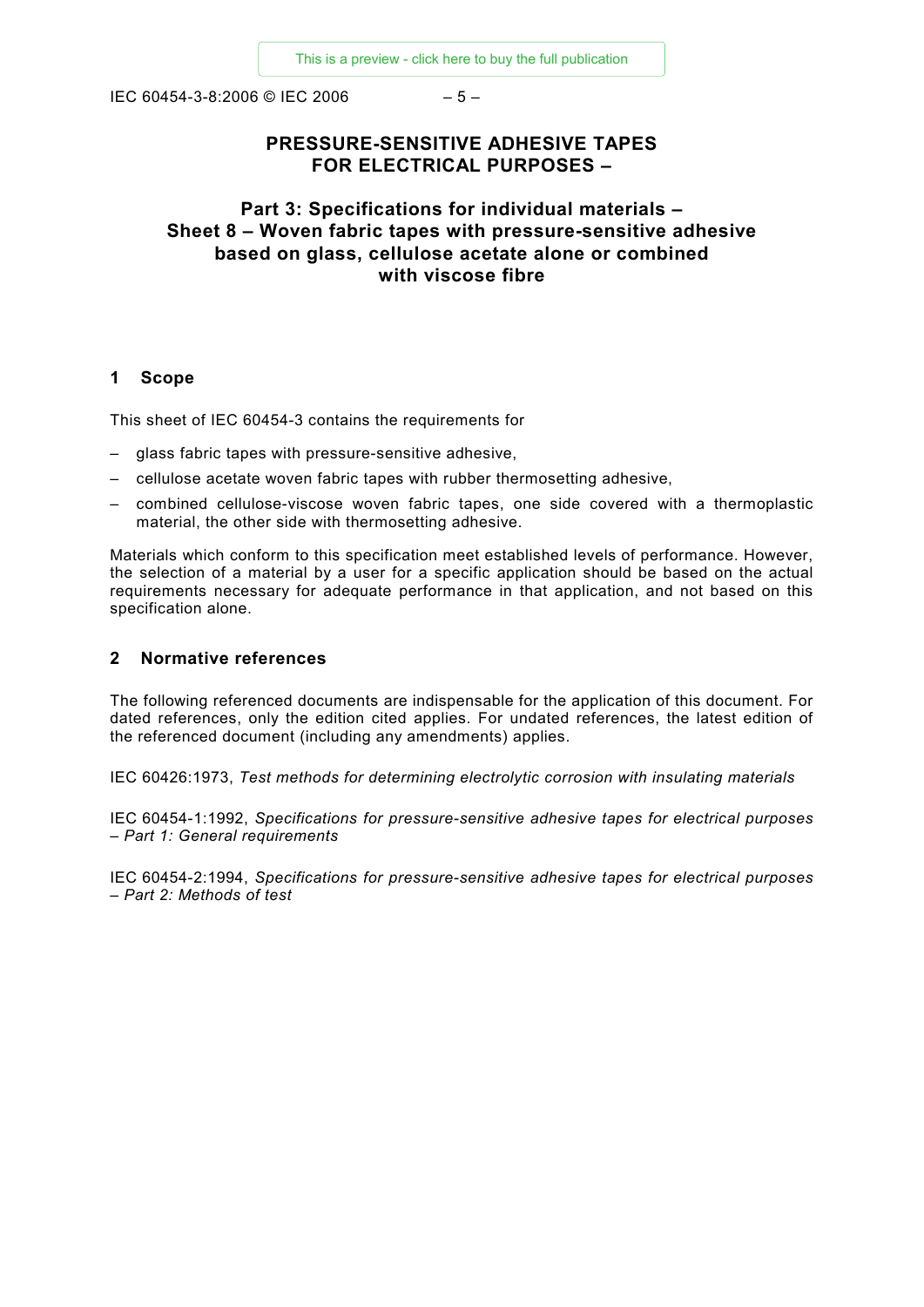[This is a preview - click here to buy the full publication](https://webstore.iec.ch/publication/2176&preview=1)

– 10 – IEC 60454-3-8:2006 © IEC 2006

# COMMISSION ÉLECTROTECHNIQUE INTERNATIONALE  $\overline{\phantom{a}}$

# **RUBANS ADHÉSIFS SENSIBLES À LA PRESSION À USAGES ÉLECTRIQUES –**

# **Partie 3: Spécifications pour matériaux particuliers – Feuille 8 – Rubans en tissu avec un adhésif sensible à la pression réalisés à base de verre, d'acétate de cellulose seul ou mélangé à une fibre de viscose**

#### AVANT-PROPOS

- 1) La Commission Electrotechnique Internationale (CEI) est une organisation mondiale de normalisation composée de l'ensemble des comités électrotechniques nationaux (Comités nationaux de la CEI). La CEI a pour objet de favoriser la coopération internationale pour toutes les questions de normalisation dans les domaines de l'électricité et de l'électronique. A cet effet, la CEI – entre autres activités – publie des Normes internationales, des Spécifications techniques, des Rapports techniques, des Spécifications accessibles au public (PAS) et des Guides (ci-après dénommés "Publication(s) de la CEI"). Leur élaboration est confiée à des comités d'études, aux travaux desquels tout Comité national intéressé par le sujet traité peut participer. Les organisations internationales, gouvernementales et non gouvernementales, en liaison avec la CEI, participent également aux travaux. La CEI collabore étroitement avec l'Organisation Internationale de Normalisation (ISO), selon des conditions fixées par accord entre les deux organisations.
- 2) Les décisions ou accords officiels de la CEI concernant les questions techniques représentent, dans la mesure du possible, un accord international sur les sujets étudiés, étant donné que les Comités nationaux de la CEI intéressés sont représentés dans chaque comité d'études.
- 3) Les Publications de la CEI se présentent sous la forme de recommandations internationales et sont agréées comme telles par les Comités nationaux de la CEI. Tous les efforts raisonnables sont entrepris afin que la CEI s'assure de l'exactitude du contenu technique de ses publications; la CEI ne peut pas être tenue responsable de l'éventuelle mauvaise utilisation ou interprétation qui en est faite par un quelconque utilisateur final.
- 4) Dans le but d'encourager l'uniformité internationale, les Comités nationaux de la CEI s'engagent, dans toute la mesure possible, à appliquer de façon transparente les Publications de la CEI dans leurs publications nationales et régionales. Toutes divergences entre toutes Publications de la CEI et toutes publications nationales ou régionales correspondantes doivent être indiquées en termes clairs dans ces dernières.
- 5) La CEI n'a prévu aucune procédure de marquage valant indication d'approbation et n'engage pas sa responsabilité pour les équipements déclarés conformes à une de ses Publications.
- 6) Tous les utilisateurs doivent s'assurer qu'ils sont en possession de la dernière édition de cette publication.
- 7) Aucune responsabilité ne doit être imputée à la CEI, à ses administrateurs, employés, auxiliaires ou mandataires, y compris ses experts particuliers et les membres de ses comités d'études et des Comités nationaux de la CEI, pour tout préjudice causé en cas de dommages corporels et matériels, ou de tout autre dommage de quelque nature que ce soit, directe ou indirecte, ou pour supporter les coûts (y compris les frais de justice) et les dépenses découlant de la publication ou de l'utilisation de cette Publication de la CEI ou de toute autre Publication de la CEI, ou au crédit qui lui est accordé.
- 8) L'attention est attirée sur les références normatives citées dans cette publication. L'utilisation de publications référencées est obligatoire pour une application correcte de la présente publication.
- 9) L'attention est attirée sur le fait que certains des éléments de la présente Publication de la CEI peuvent faire l'objet de droits de propriété intellectuelle ou de droits analogues. La CEI ne saurait être tenue pour responsable de ne pas avoir identifié de tels droits de propriété et de ne pas avoir signalé leur existence.

La Norme internationale CEI 60454-3-8 a été établie par le comité d'études 15 de la CEI: Matériaux isolants.

Cette troisième édition de la CEI 60454-3-8 remplace la deuxième édition, parue en 1998, la CEI 60454-3-9, parue en 1998 et la CEI 60454-3-13, parue en 1995.

Elle représente une consolidation des trois publications mentionnées ci-dessus, dans lesquelles toutes les exigences ont désormais été confirmées.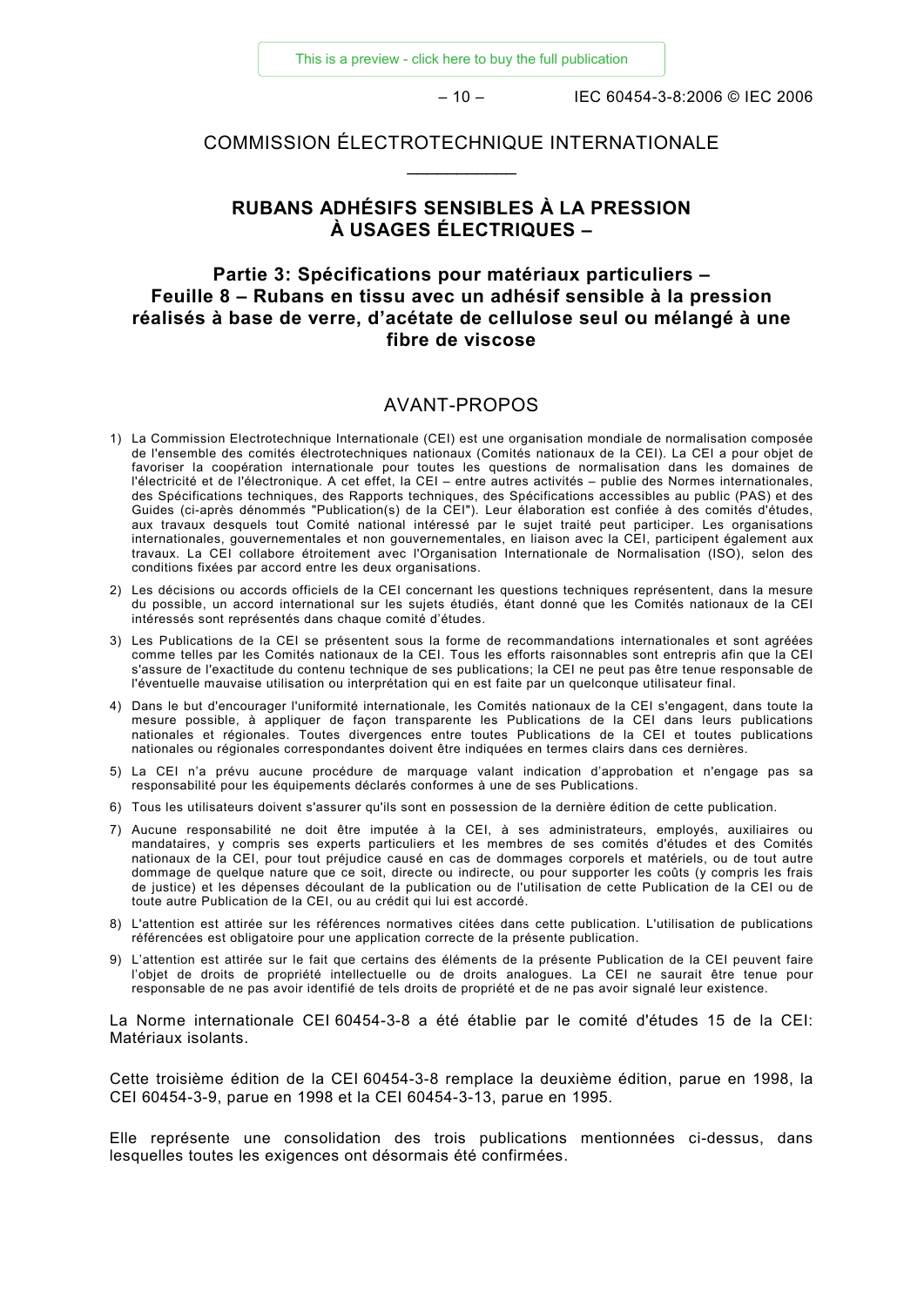IEC 60454-3-8:2006 © IEC 2006 – 11 –

La présente version bilingue (2014-07) correspond à la version anglaise monolingue publiée en 2006-02.

Le texte anglais de cette norme est issu des documents 15/264/FDIS et 15/294/RVD.

Le rapport de vote 15/294/RVD donne toute information sur le vote ayant abouti à l'approbation de cette norme.

La version française de cette norme n'a pas été soumise au vote.

Cette publication a été rédigée selon les Directives ISO/CEI, Partie 2.

Le comité a décidé que le contenu de cette publication ne sera pas modifié avant la date de maintenance indiquée sur le site web de la CEI sous "http://webstore.iec.ch" dans les données relatives à la publication recherchée. A cette date, la publication sera

- reconduite;
- supprimée;
- remplacée par une édition révisée, ou
- amendée.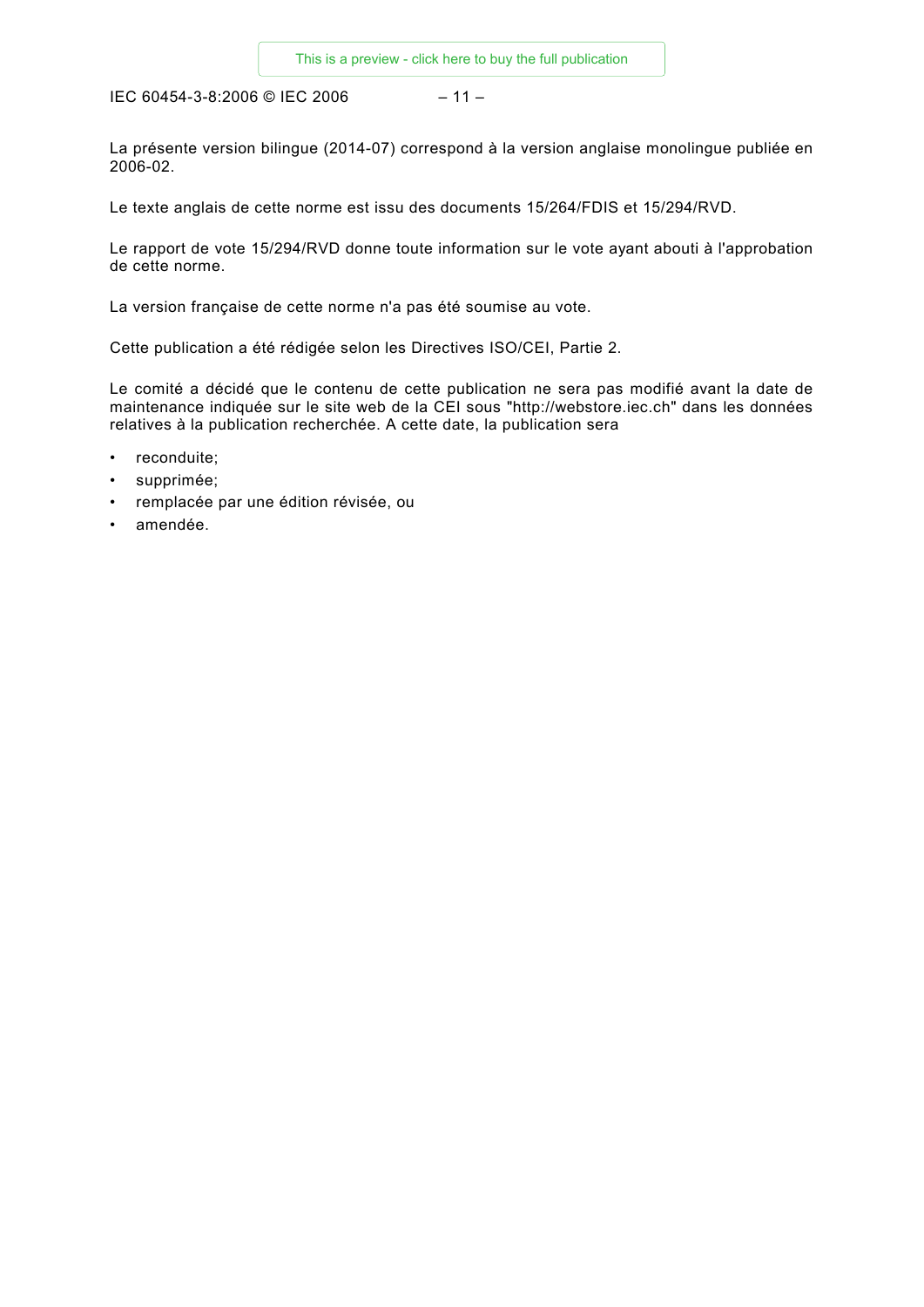– 12 – IEC 60454-3-8:2006 © IEC 2006

# INTRODUCTION

La présente Norme internationale fait partie d'une série traitant des rubans adhésifs sensibles à la pression, destinés principalement à des usages électriques.

La série comprend trois parties:

Partie 1: Prescriptions générales (CEI 60454-1).

Partie 2: Méthodes d'essai (CEI 60454-2).

Partie 3: Spécifications pour matériaux particuliers (CEI 60454-3).

La présente norme comprend une des feuilles qui composent la partie 3 comme suit:

Feuille 8:

– Rubans en tissu avec un adhésif sensible à la pression réalisés à base de verre, d'acétate de cellulose seul ou mélangé à une fibre de viscose